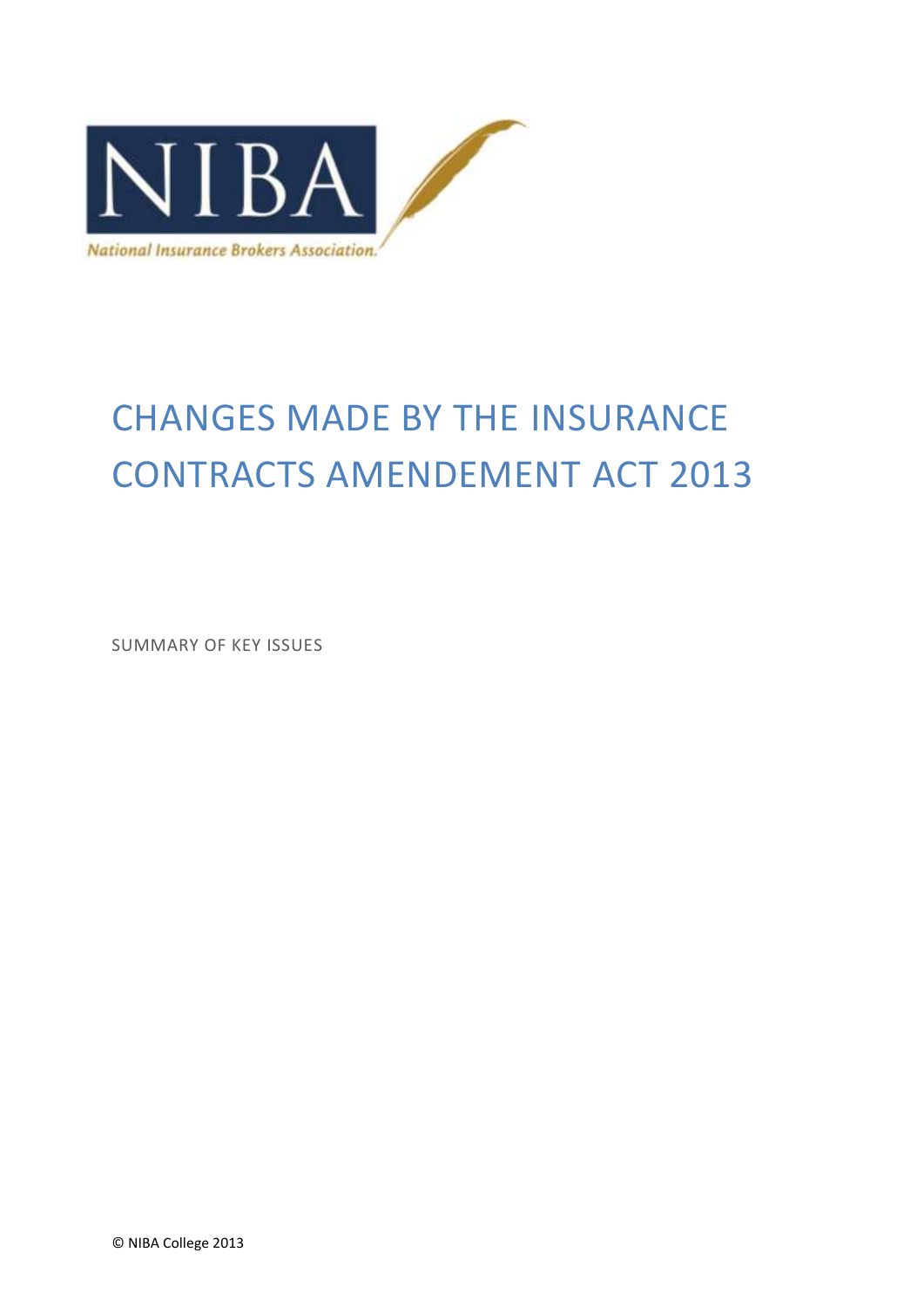# **OVERVIEW**

The Act makes some of the most significant amendments to the *Insurance Contracts Act 1984 (Cth)* since its original inception in 1986.

This paper summarises the most significant *general insurance* changes. It also sets out the likely impact on us when we act:

- as insurance broker for clients; or
- as agent for insurers. You need to consider whether the change is something you will have responsibility for under your agreement with the insurer.

# **DUTY OF UTMOST GOOD FAITH**

#### **What has changed?**

This duty in section 13 has been amended to apply to contacts entered into or renewed for **28 June 2013** so:

- If an insurer breaches the duty they now (in addition to being exposed to an insured for damages) breach the Act. This allows ASIC to bring a representative action and/or take action under the *Corporations Act 2001 (Cth)* for the breach.
- The protection afforded and obligations imposed by it will be extended to apply to third party beneficiaries (i.e., persons specified as covered under the policy who are not contracting insureds) for time of contract entry.

# **This to consider**

*When acting* for a third party beneficiary, you need to be aware of their new rights and obligations under the duty. These are the same as those that currently apply to the insured (except for the third party beneficiary the new rights and obligations under the Act only apply from entry into the policy). The risk to the insurer from new ASIC powers will be useful in negotiating any disputed claim.

If acting for an insurer you need to check the processes for complying with the duty also cover claims by third party beneficiaries. We expect this would generally be done in practice anyway.

# **ELECTRONIC COMMUNICATIONS**

# **What has changed?**

Insurers will now be able to issue notices/information/documents/statements they must provide to the insured under the Act (e.g. s22 duty of disclosure notice, cancellation notice, renewal notice) by electronic means (previously this was arguable) from **28 December 2012** or an earlier time if permitted by the Government.

All of the notice/information/document/statement obligations (other than the renewal notice obligation) do not apply to any insurer where we are acting for the client.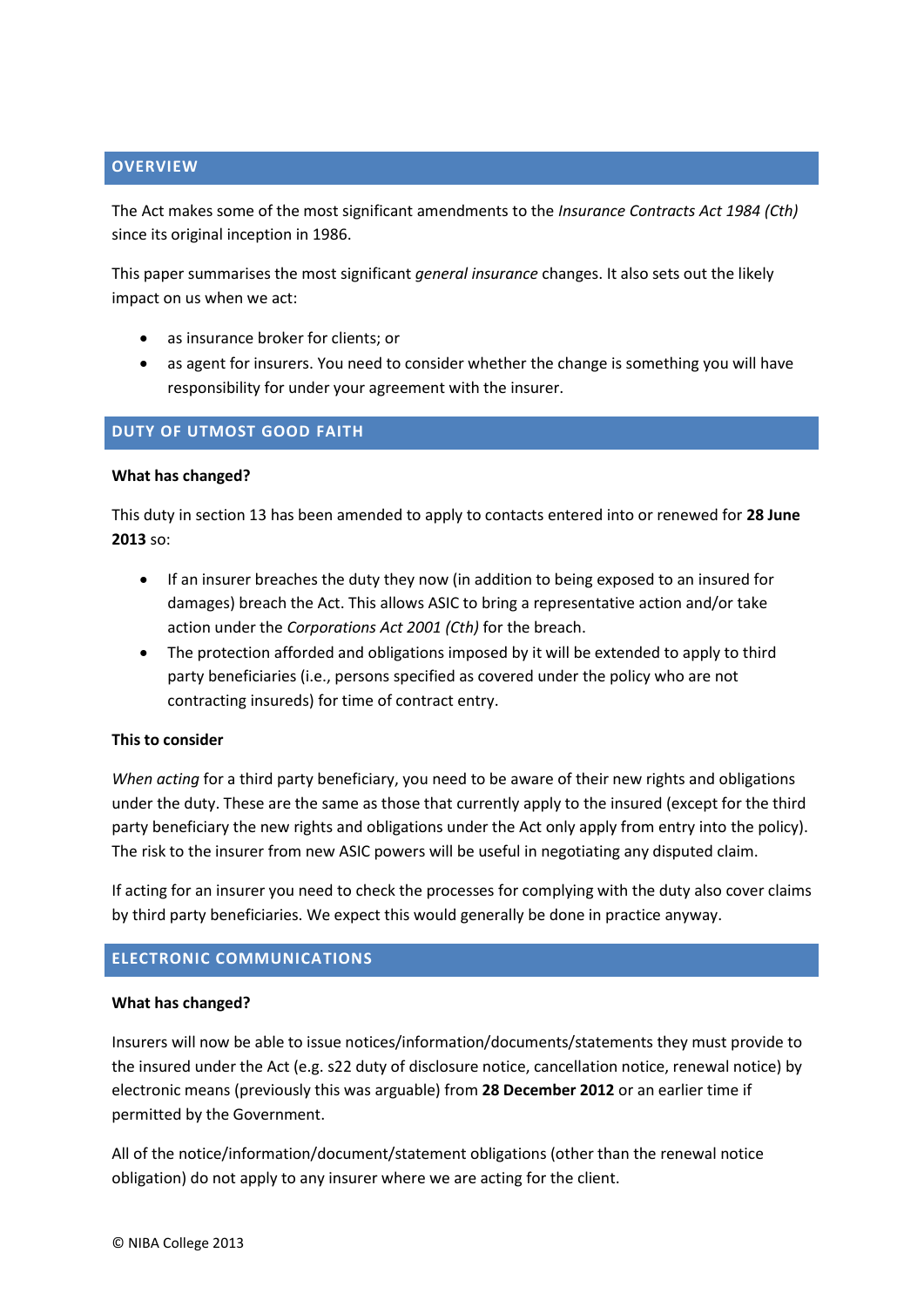# **Things to consider**

We should identify with insurers not currently us sending electronic renewal notices whether they intend to do so and ensure we are happy with any such proposal from a practical perspective (e.g. how could the proposal adversely affect our existing systems on this regard?).

When acting for an insurer, we should to see if this change can be used to reduce costs and improve efficiency etc.

# **DUTY OF DISCLOSURE AND NOTICE OBLIGATIONS UNDER SECTIONS 22 AND 40(2)**

# **What has changed?**

These are a number of changes which apply to contracts entered into or renewed from **28 December 2015.** From our perspective, the most important are:

- When an *"eligible contract" <sup>1</sup> is first entered into* insurers can only ask specific questions of the insured in the application process. If they ask a non-specific question they waive the duty in respect of that question. Currently they can also ask the insured to disclose matters they could not reasonably make the subject of a specific question.
- On *renewal of the eligible contract:*
	- $\circ$  The insurer can no longer rely on the current broad duty under section 21 and must instead ask specific questions and/or provide a copy of any matters disclosed previously it wants the insured to notify changes of. If an insured provides no response regarding these past disclosed matters before renewal, they are deemed to have disclosed no change.
	- $\circ$  If the insurer does not do the above or asks a non-specific question they waive the duty in relation to their relevant failure.
	- o A past breach of the duty by the insured can still be relied on by the insurer if the insurer failed to comply with the above requirements on renewal.
- Section 21 will still apply for a variation, reinstatement and replacement of an eligible contract and do all non-eligible contracts (e.g. professional indemnity insurance)
- The duty of disclosure notice obligation on the insurer under section 22 has changed. The insurer still has to provide notice of the duty before or at the time the contract is entered into (this is not applicable where we act for the client) but:
	- $\circ$  The form of notice will change for eligible contracts to take the above into account new versions are to yet to be provided by Government.
	- o The notice will now tell the insured that the duty applies until the policy is entered into (which the current notice doesn't do but is actually how the duty currently works)
	- o If an insurer's acceptance/counter offer is made more than 2 months after the insured's most recent disclosure under the duty, then the insurer's

**.** 

 $1$  An eligible contract is a policy which is new business and wholly in one of the following prescribed classes of contracts in the Act (see regulations 5-25) – Motor Vehicle Insurance, Home Buildings Insurance, Home Contents Insurance, Sickness & Accident Insurance, Consumer Credit Insurance – this also applies to life policies; and Travel Insurance. An insurer can opt into the duty for a contract that would not otherwise be an eligible contract.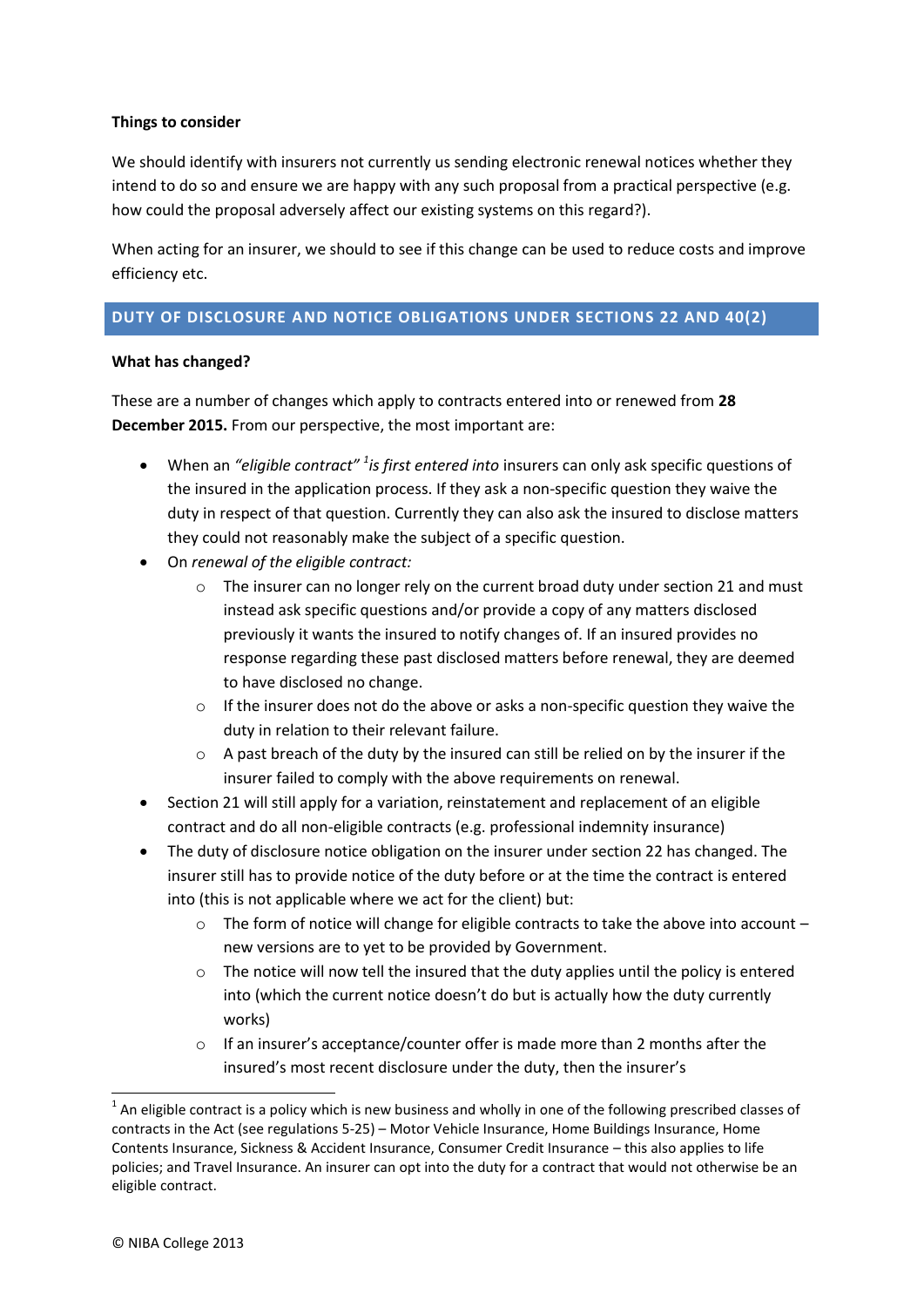acceptance/counter offer must remind the insured that the duty applies until the proposed policy or other contract is entered into. If not, the insurer can't rely on any non-disclosure after that last disclosure.

 Currently if a section 22 duty disclosure notice of ss40(2) deemed claim liability policy notice is given before original entry into, renewal, extension or reinstatement of the policy (not applicable where we act for the insured), the insurer does not need to give the notice again unless there is a variation involved in a renewal, extension or reinstatement of the policy. The Act now also requires the notices to be given again for a variation that will provide a kind of insurance cover that was not provided by the contract immediately before the variation.

# **Things to consider**

Where we act for the client we need to be aware of the new obligations on the insurer in relation to eligible contracts (including the impact of any breach by the insurer on relation to any disputed claim) and the more limited obligations on the insured.

These are in effect to only answer the specific questions asked and confirm any past disclosure information provided by the insurer on renewal for confirmation (or if accurate not respond).

The main risks for us remain the same:

- If we don't obtain confirmation from the client of the answers submitted by us for them to insurer, they can argue we did not disclose what they asked us to.
- If we don't tell the insured that they duty continues until the contract is entered into and changed occurs, between the time of submitting the application and entry into the contract which is not disclosed, we may be exposed if the insurer rejects the claim.

Where we act for the insurer, we should consider what amendments may need to be made to existing documentation and sales and claim procedures to take the changes to the duty into account. New procedures may also be required regarding the section 22 and ss40(2) notice requirements for variations (if not already given in such cases) and the claims process regarding the amendments.

# **THIRD PARTY BENEFICIARIES**

# **What has changed?**

For contracts entered into or renewed for **28 June 2014:** 

- An insurer is defending an action brought by a third party beneficiary, can raise defences relating to the conduct to the insured which occurred either before or after the policy was entered into (e.g. non-disclosure by the insured). Previously this was open to some argument.
- Section 41 will apply to third party beneficiaries as well as the insured. This section essentially gives the insured (and in the future the third party beneficiary) under a liability policy the right to request that the insurer notify whether they admit policy applies to the